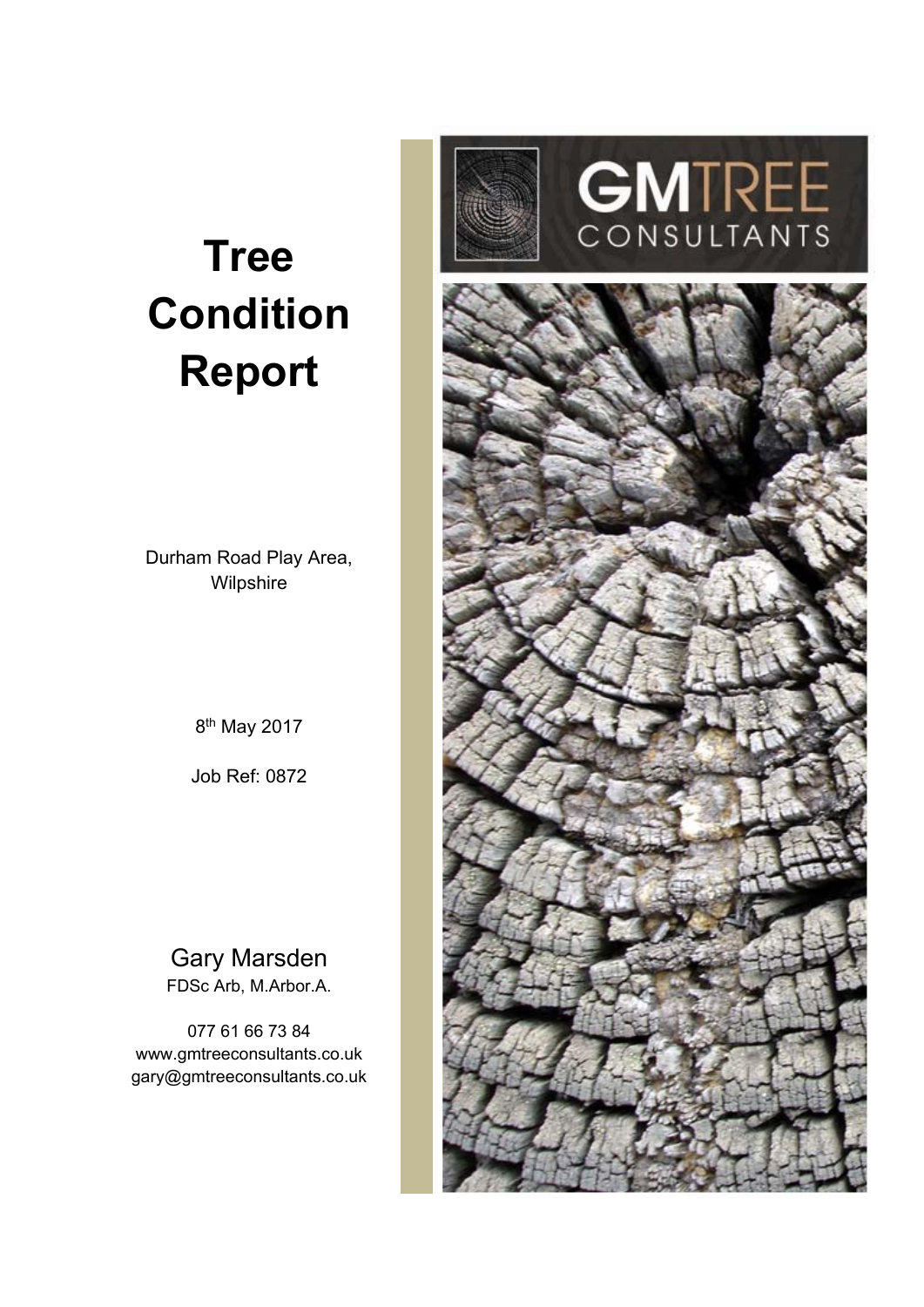

The content and format of this report are for the exclusive use of the client. It may not be sold, lent, hired out or divulged to any third party not directly involved in this subject matter without our written consent.

I hope that this report provides all the necessary information, but should any further advice be needed please do not hesitate to contact me.

Any enquiries regarding this report should be addressed to:

| <b>GM Tree Consultants</b> |
|----------------------------|
| 16, Farfield Drive,        |
| Lower Darwen,              |
| Darwen,                    |
| Lancashire,                |
| England,                   |
| BB3 ORJ.                   |

Tel: 077 61 66 73 84 Email: gary@gmtreeconsultants.co.uk Web: www.gmtreeconsultants.co.uk

Nasder

## **Gary Marsden FDSc Arb M.Arbor.A**

Professional Member ‐ Arboricultural Association (AA) Professional Member ‐ Consulting Arborist Society (CAS)

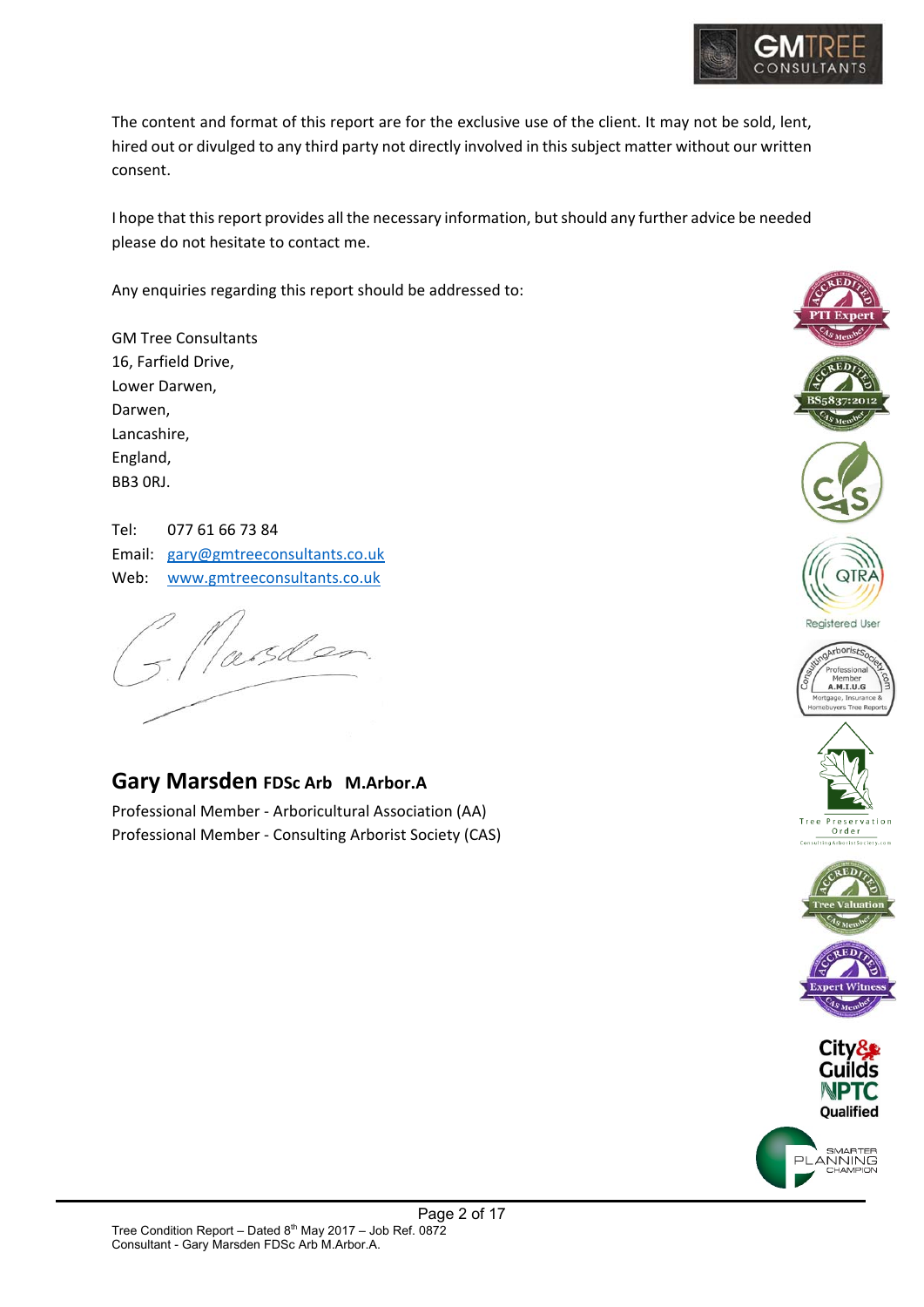

## **Table of Contents**

| 1.  |  |  |
|-----|--|--|
| 2.  |  |  |
| 3.  |  |  |
| 4.  |  |  |
| 5.  |  |  |
| 6.  |  |  |
| 7.  |  |  |
|     |  |  |
| 8.  |  |  |
| 9.  |  |  |
| 10. |  |  |
| 11. |  |  |
| 12. |  |  |
|     |  |  |
| 13. |  |  |
| 14. |  |  |
| 15. |  |  |
| 16. |  |  |
|     |  |  |
| 17. |  |  |
| 18. |  |  |
| 19. |  |  |
|     |  |  |
| 20. |  |  |
|     |  |  |
| 21. |  |  |
| 22. |  |  |
| 23. |  |  |
| 24. |  |  |
| 25. |  |  |
| 26. |  |  |
| 27. |  |  |
| 28. |  |  |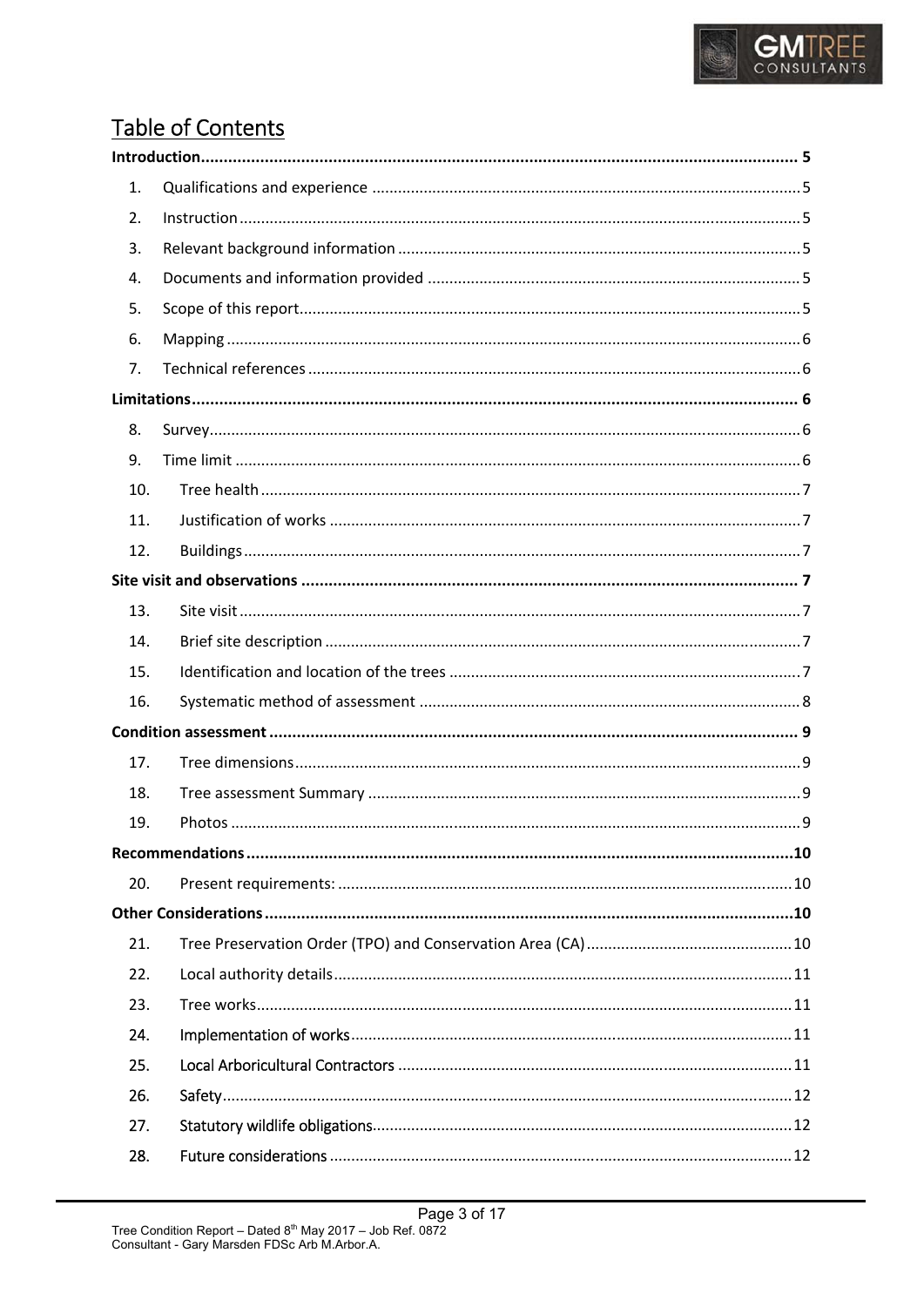

| • Site Location aerial photo taken from Google Maps showing site location  14               |  |  |
|---------------------------------------------------------------------------------------------|--|--|
|                                                                                             |  |  |
| Inserted tree schedule and map showing all surveyed trees with comments and recommendations |  |  |
|                                                                                             |  |  |
|                                                                                             |  |  |
|                                                                                             |  |  |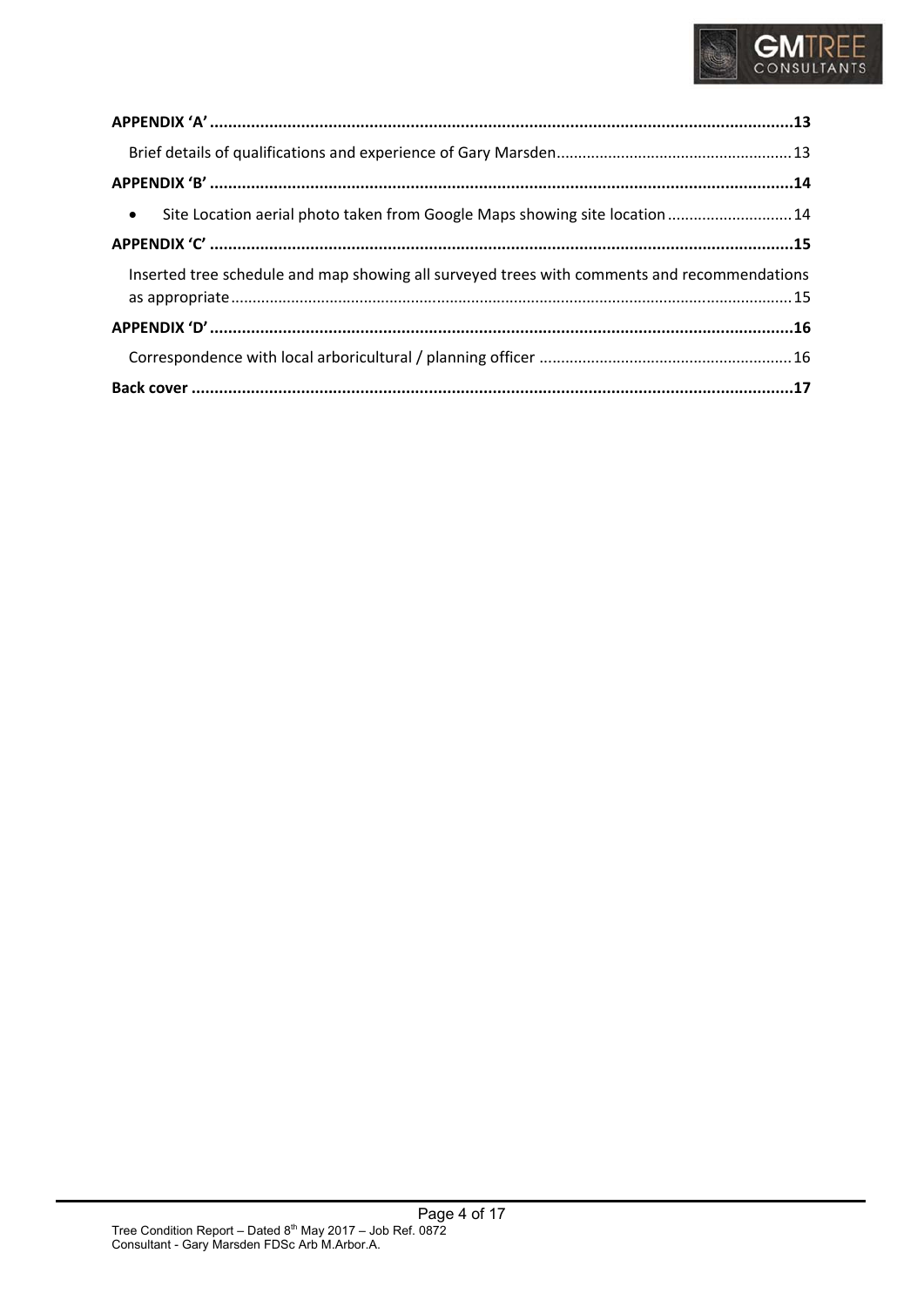

## Introduction

#### 1. Qualifications and experience

I have based this report on my site observations and any provided information and I have come to conclusions in the light of my experience. I have experience and qualifications in arboriculture, and include a summary in Appendix 'A'.

#### 2. Instruction

I am instructed by David Briffett representing Wilpshire and Salesbury Parish Council (referred to as the 'client' from here on) to inspect the significant trees located in the at Durham Road Play Area and to provide a report to fulfil the following criteria:

- A schedule of the relevant tree to include basic data, tree location and a condition assessment.
- A tree risk assessment based on relevant targets, defects and likelihood of failure.
- A schedule of any subsequent work that may be required.

#### 3. Relevant background information

Prior to the tree inspection, my client advised me that:

- Location described as "The trees are around the perimeter of the area the equipment area ‐ trees are backing onto the rear of gardens then around the area and also the grassed area where the football post is"
- An inspection is needed as the client has "a duty of care" in ensuring the trees are as safe as reasonably possible.

#### 4. Documents and information provided

My client provided me with copies of the following documents or information:

- Their email of instruction outlining the situation.
- Their email commissioning this report and agreeing to the T&C and cost.

#### 5. Scope of this report

This report is only concerned with the prominent trees within or around the proximity of the site. It takes no account of any trees outside this remit or any building structural issues. It includes a preliminary assessment based on the site visit and any documents and information provided, listed in section 3 and 4 above.

The survey is based upon information that was available at the time of the inspection. Further inspections are necessary over time to give a fuller picture of the health of trees.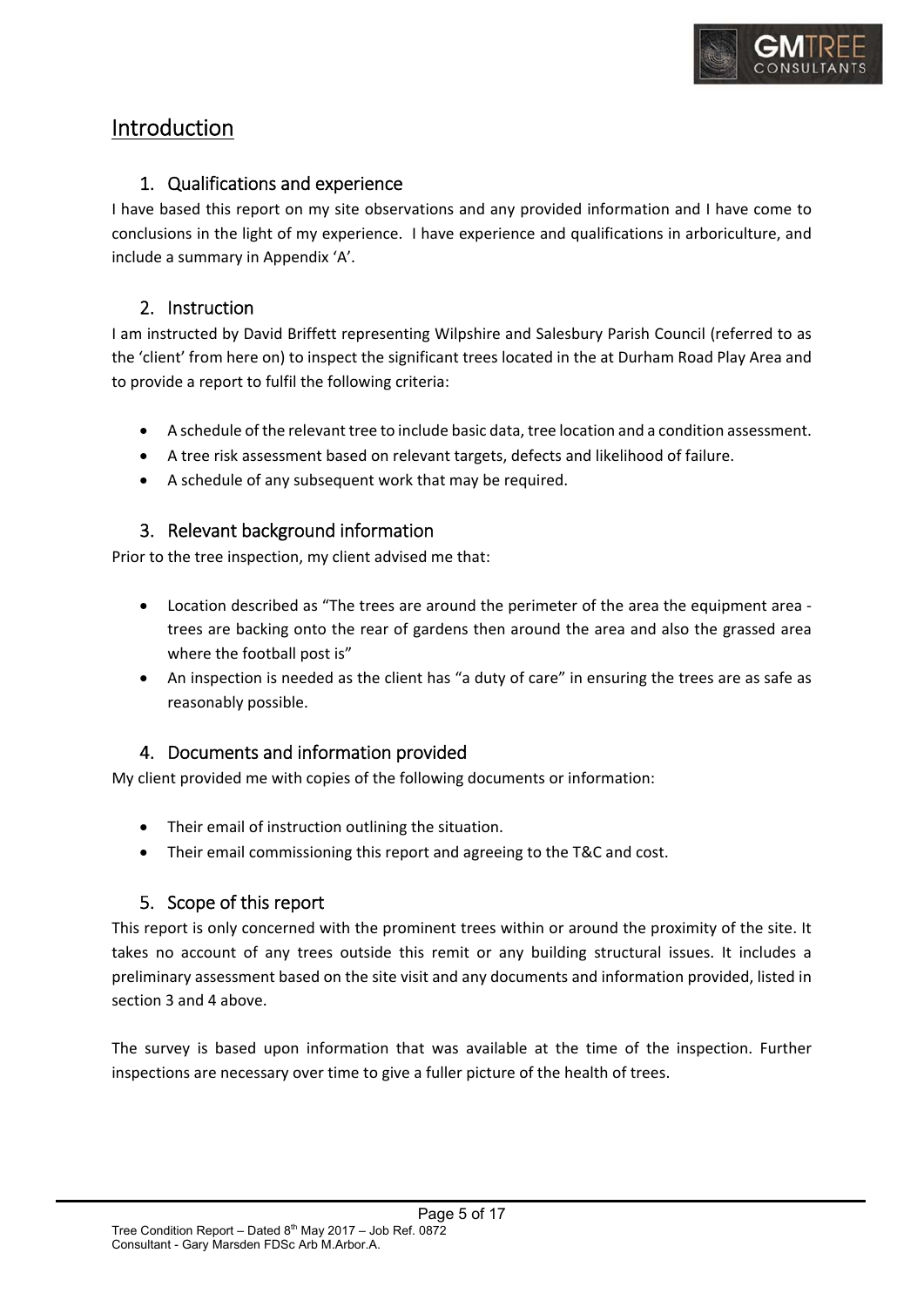

#### 6. Mapping

I have not been provided with a topographical survey of the site. A digital ordnance survey map has been purchased and I have plotted the trees by the combined / individual use of land features, manual measurements, laser measurements and GPS. It is estimated that the accuracy is within 1‐2m.

Site plans showing all tree locations and any relevant details can be found in Appendix 'C'.

#### 7. Technical references

This arboricultural report is based on the following primary technical references:

- British Standards Institution (2010) BS 3998 Recommendations for tree work
- Lonsdale, D. 1999. *Principles of Tree Hazard Assessment and Management*. The Stationary Office, London.
- Lonsdale, D. 2000. *Hazards from trees. A general guide*. Forestry Commission, Edinburgh.
- Matheny, N. P. and Clark, J.R. *A photographic guide to the evaluation of hazard trees in urban areas. 2nd Edition*. International Society of Arboriculture.
- Mattheck, C, and Breloer, H. *The body language of trees A handbook for failure analysis*. The Stationary Office, London.
- Schwarze, F.W.M.R., Engels, J. and Mattheck, C. *Fungal strategies of wood decay in trees*. Springer, Berlin.
- Strouts, R.G. and Winter, T.G. 1994. *Diagnosis of ill‐health in trees*. The Stationary Office, London.
- The National Tree Safety Group. 2011. *Common sense risk management of trees. Guidance on trees and public safety on the UK for owners, managers and advisers*. Forestry Commission, Edinburgh.

## Limitations

#### 8. Survey

The inspection was carried out from ground level only and relates only to arboricultural aspects. All visual observations and recommendations, relate, to the condition of the trees on the day of the survey. The trees have been assessed with the aid of a Nylon mallet for the purpose of detecting changes in resonance which may indicate that further investigation is required. Where appropriate the use of advanced decay detection methods are used, primarily a digital resitograph. Any unusual weather conditions, changes in soil, soil levels and changes to surroundings may result in a dramatic change in the trees health.

#### 9. Time limit

Due to the changing nature of trees and other site circumstances, this report and any recommendations made are limited to a 24-month period. Any alteration to the site and any development proposals could change the current circumstances and may invalidate this report and any recommendations made.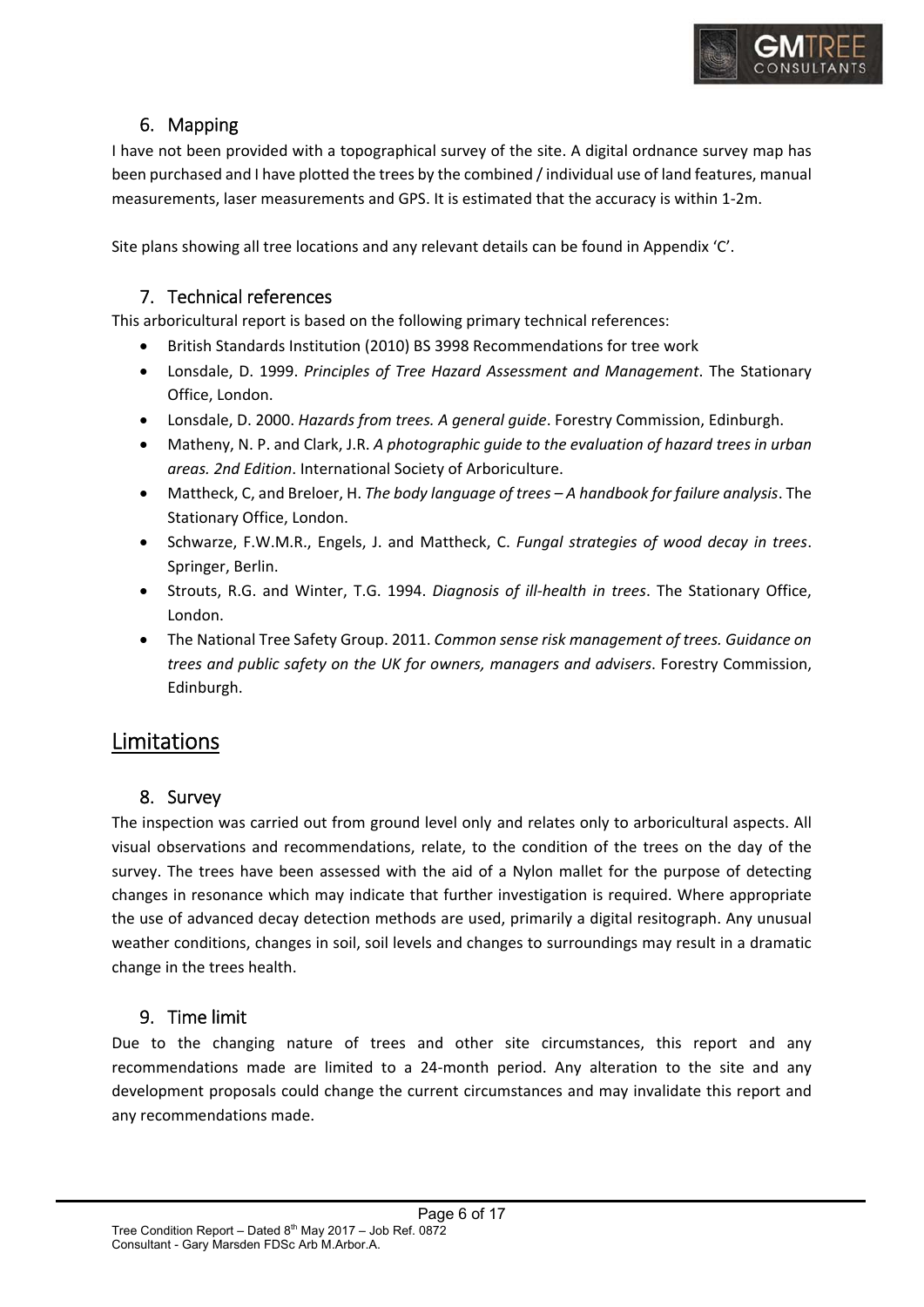

#### 10. Tree health

Trees are dynamic structures that can never be guaranteed 100% safe: even in good condition they can suffer damage under average conditions. Regular inspections can help to identify potential problems before they become acute.

#### 11.Justification of works

Where management action / tree surgery are recommended, this is based on maximizing the tree's safe useful life expectancy (SULE), given its current situation or the safety of persons and surrounding targets. A lack of recommended work does not imply that a tree is safe and likewise it should not be implied that a tree would be made safe following the completion of any recommended work.

#### 12. Buildings

This report does not consider the structural condition of existing buildings, nor the impact of existing trees on their foundations. If there are concerns over such matters the advice of a structural engineer should be sought.

## Site visit and observations

#### 13. Site visit

I carried out an unaccompanied site survey on 26/04/17. All my observations were from ground level without detailed investigations and I measured all dimensions unless otherwise indicated. I did not have access to trees outside the client's boundaries and have confined any observations to what was visible from within the client's property and any dimensions have been estimated. The weather at the time of inspection was clear, still and dry, with good visibility. I have taken various photographs of the site for reference and are kept on file, photos are added into the report only if they are needed to highlight a specific issue.

#### 14. Brief site description

Durham Road is located in Wilpshire. The site is on the northern end of the road and surrounded by similar residential developments / other. The site consists of large grassed play area used for football etc and a fenced off children's playground. To the southern boundary there are residential gardens with open grassland to all other boundaries. No significant utility services were observed on site. No visual inspections of any services were made below ground level. The surrounding topography is relatively flat and the site is not particularly exposed. The majority of the mature trees are located to the north east boundary and are beyond the fence line of the sit, from the plans it appears that these trees are under the ownership of a  $3<sup>rd</sup>$  party, this should be check with land registry by the client. There is no known history on this site either personal nor from a third party.

#### 15. Identification and location of the trees

I have illustrated the locations of the significant trees on the map included in Appendix 'B'. This plan is for illustrative purposes only and it should not be used for directly scaling measurements. All the relevant information on it is contained within this report and the provided documents.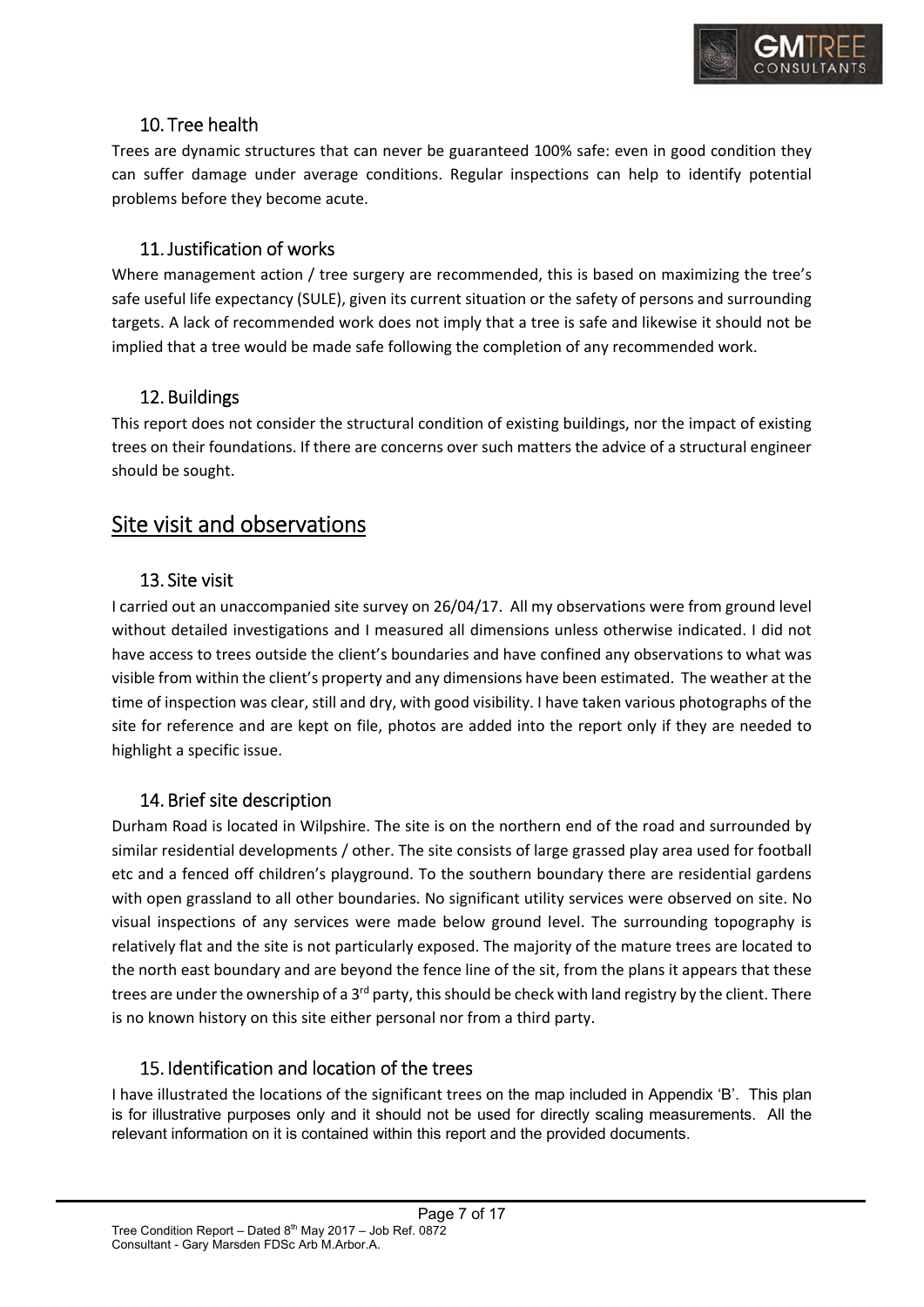

#### 16. Systematic method of assessment

I visually inspected the significant trees and recorded the information in the table in section 18.

I stress that my inspection was of a preliminary visual tree assessment (VTA) nature and did not involve any climbing or detailed investigation beyond what was visible from accessible points at ground level.

The methodology employed in the assessment of trees undertaken by GM Tree Consultants takes into consideration the following points (but not in any particular order of importance) by firstly carrying out a Visual Tree Assessment (VTA), this includes:

- A distance visual assessment of the tree taking into account the overall shape, form, foliage colour appropriate for the time of year and any other elements that do not appear normal for that particular species.
- The exposure to the weather. This can be due to it being a solitary tree or that surrounding tree cover could have been removed exposing it to 'new wind forces' acting on the canopy.
- The prevailing ground conditions. For example: soil erosion, ponding, soil characteristics and the impact on the tree, presence / lack of vegetation.
- Any information as to the trees history or history of the surrounding trees / landscape. For example: previously failed limbs, surrounding tree removal / failure, excavations, fruiting bodies seen.
- Knowledge of previous documented information of issues with a particular species. For example: tight union failure on Beech, poor compartmentalisation of Willow.
- The health and visual defects of the tree. For example: cavities, the trees 'body language', dieback, foliage irregularities, fungal brackets and deadwood.

From this information an assessment is made of the likelihood of the part/s most likely to fail in relation to the target / occupancy value within the trees failure area and recommendations are then made, these can include the following but is not exhaustive:

- Recommendations for further visual monitoring.
- Investigation with more advanced decay detection equipment such as: Resistograph, Picus, Thermal imaging.
- Remedial pruning / limb removal.
- Whole tree removal.
- Pruning for aesthetical reasons.
- Removal of significant deadwood.
- Or, no work may be needed.

The primary reasoning behind this method of assessment is to identify a foreseeable failure, make an informed decision and act on it within a specified time and know that the response is reasonable in relation to the target area and the financial resources available.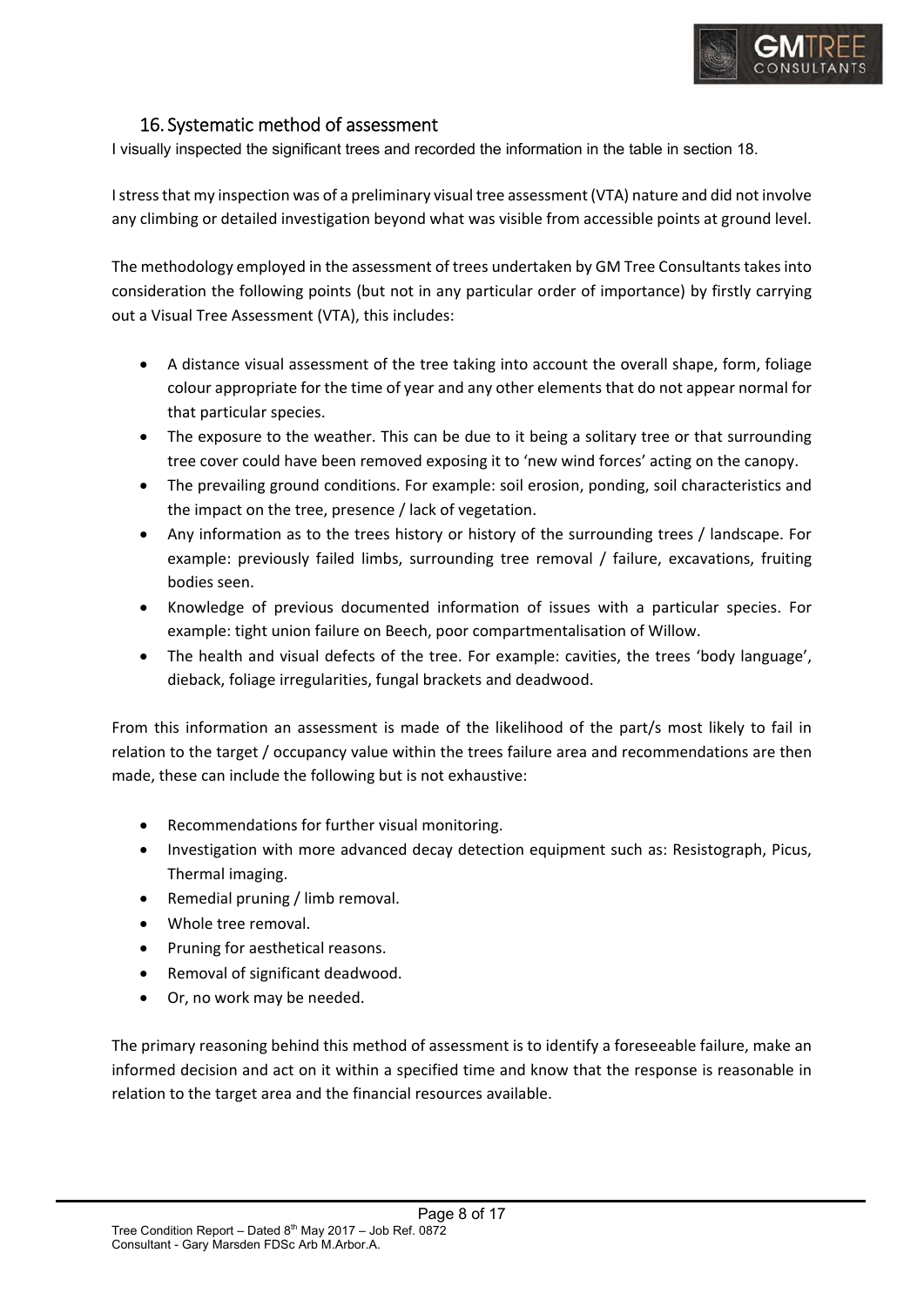

## Condition assessment

#### 17. Tree dimensions

A detailed on site assessment of the trees can be found in the inserted survey sheets in appendix 'E'.

#### 18. Tree assessment Summary

As a whole the trees are in good condition and none are in need of removal. Remedial pruning works are recommended, this primarily to remove any deadwood and to raise the height of the canopy branches to prevent encroachment and give clearance to head height and ride on grass cutting machines.

#### 19. Photos





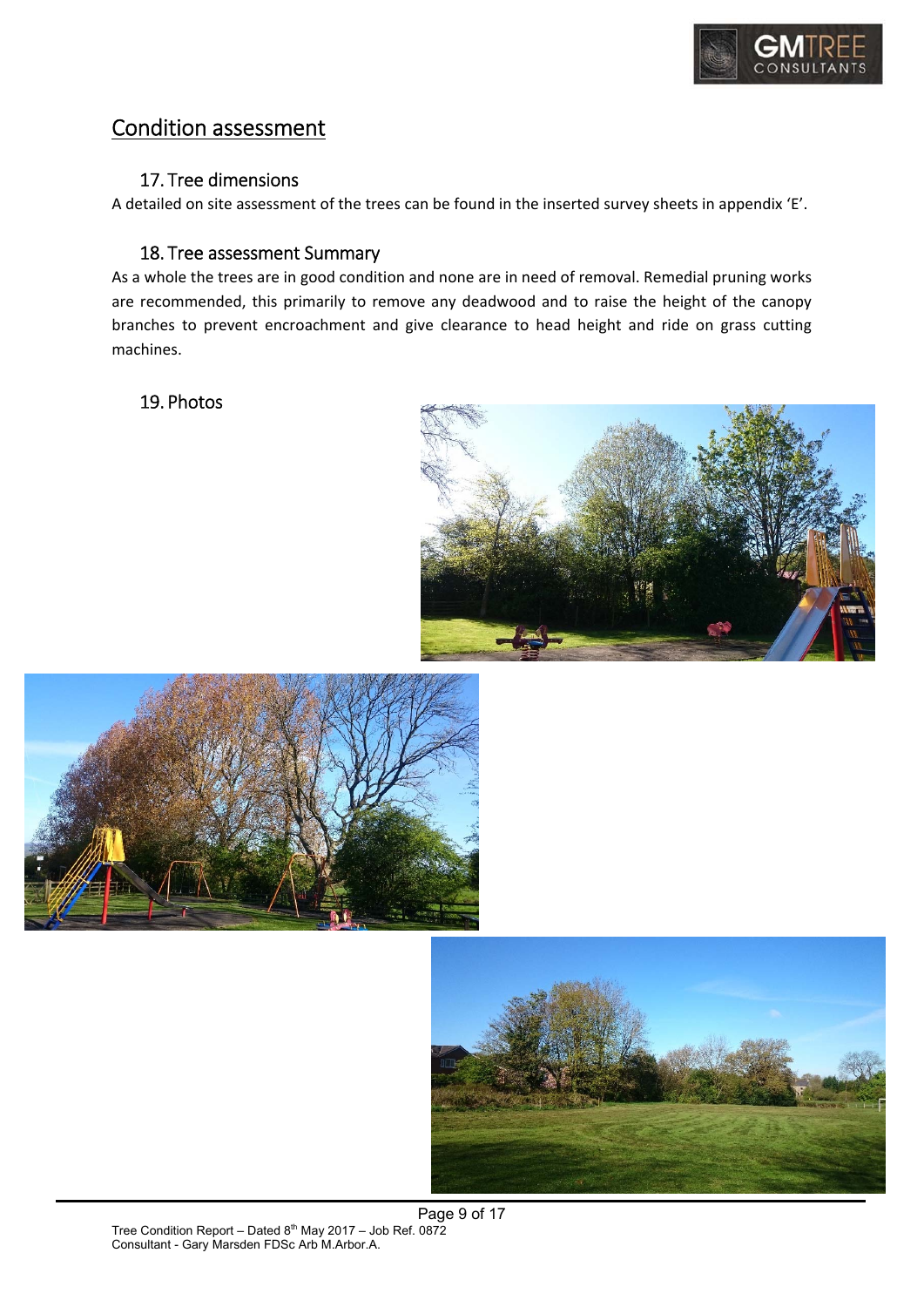

## Recommendations

#### 20. Present requirements:

Any works required to establish acceptable levels of risk for the site and to maintain the tree in line with good arboricultural management are listed and should be carried out within the time scale indicated.

These lists of works are designed to highlight dangerous situations and are necessary for safety reasons or to establish high levels of arboricultural management to the existing tree.

REASONING: Proactive intervention rather than reactive to failure

## Other Considerations

#### 21. Tree Preservation Order (TPO) and Conservation Area (CA)

A tree preservation order, referred to as a 'TPO', is an order made by a local planning authority ('LPA') in respect of trees or woodlands.

The principal effect of a TPO is to prohibit the: Cutting down, uprooting, topping, lopping, wilful damage, or wilful destruction of trees without the LPAs consent. The cutting of roots is potentially damaging and so, in the Secretary of State's view, requires the LPAs consent.

Anyone who, in contravention of a TPO, wilfully damages a tree in a way that is likely to destroy it is guilty of an offence. Anyone found guilty of this offence is liable, if convicted in the Magistrates Court, to a fine of up to £20,000. In serious cases a person may be committed for trial in the Crown Court and, if convicted, is liable to an unlimited fine.

Conservation Areas are areas of special architectural or historical interest with a character or appearance that is desirable to preserve or enhance. Trees may often contribute to the special character of the area.

 All trees in a Conservation Area are subject to controls which enable the LPA to protect the special character of the area created by the trees. If trees have a specific Tree Preservation Order (TPO) on them, then the normal Tree Preservation Order controls apply.

You must give the LPA 6 weeks' notice, in writing, of your intention to do any work to trees in a Conservation Area. You must not carry out any work during the six week period, which starts from the date of receipt of your notification by the council, unless you receive written permission to do so.

Work which is not exempt and is carried out without formal notification or within the six week period without the written consent of the council is illegal. The LPA may prosecute offenders and fines of up to £20,000 for each tree may be imposed by the Magistrates Court in the event of offenders being convicted of an offence. If proceedings are instituted in the Crown Court fines are unlimited. There is a duty to replace any tree removed without permission.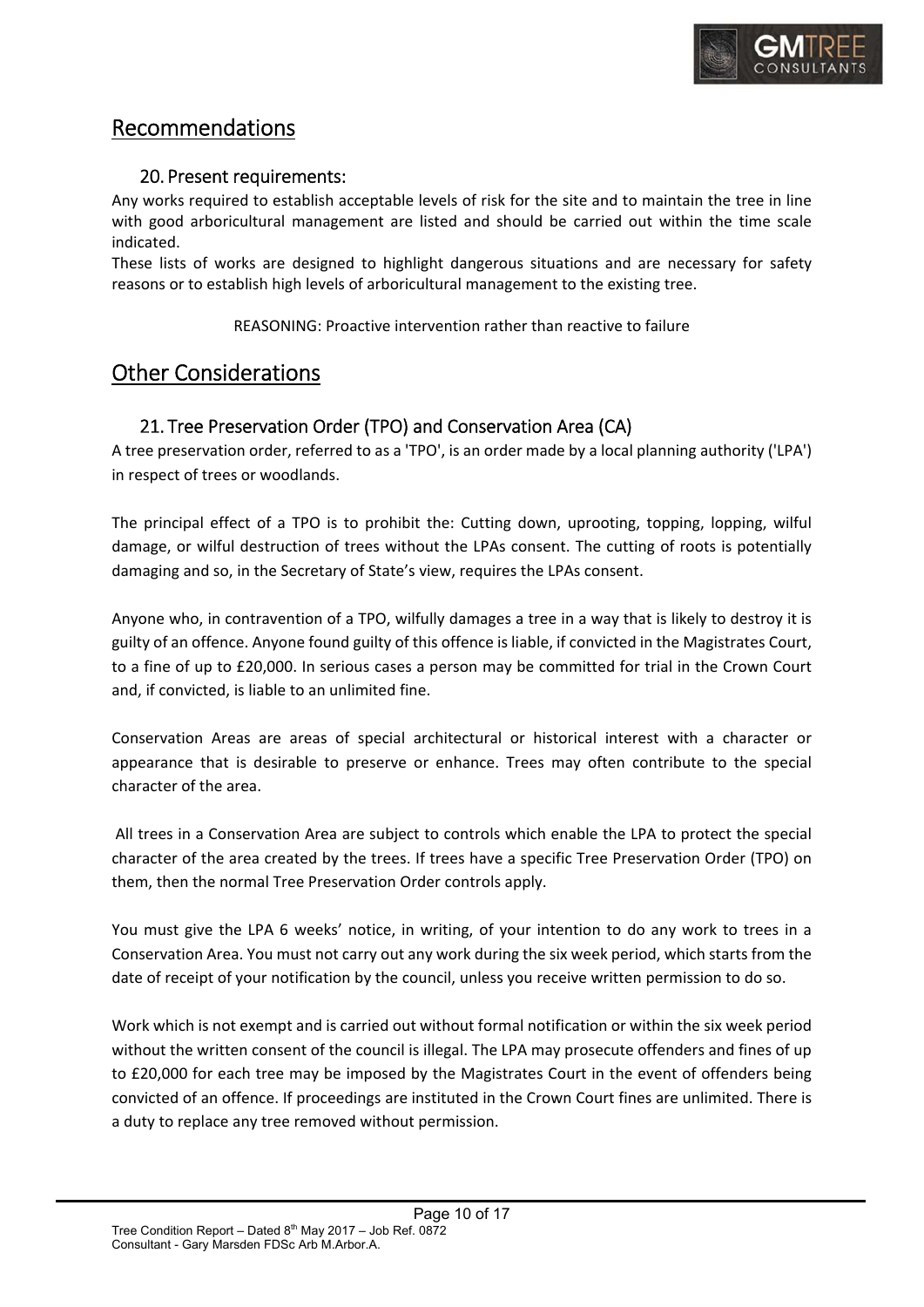

*It has been confirmed by the client that there is a Tree Preservation Order / Conservation Area in force on some or all of the trees in question. It is strongly advised that prior to undertaking any work on the tree/s written consent is granted from the local authority via an application or through the planning process.* 

#### 22. Local authority details

For reference the contact details are listed below for the relevant councils planning department and / or the arboricultural (tree) officer.

Ribble Valley Borough Council Council Offices, Church Walk, Clitheroe, Lancashire, BB7 2RA Tel: 01200 425111, E‐mail: webmaster@ribblevalley.gov.uk

#### 23. Tree works

The management options noted in the survey data should be followed so to keep a maintained tree stock on and around this development site, particularly giving clearance from properties and over any adopted roads or footpaths.

#### 24. Implementation of works

All tree works should be carried out to BS 3998 Recommendations for Tree Work as modified by more recent research. It is advisable to select a contractor from the local authority list and preferably one approved by the Arboricultural Association. Their Register of Contractors is available free from:

Arboricultural Association The Malthouse, Stroud Green, Standish, Stonehouse, Gloucestershire GL10 3DL, UK

Tel: +44 (0)1242 522152 Email: admin@trees.org.uk Website: www.trees.org.uk/contractors.htm Fax: +44 (0)1242 577766

#### 25. Local Arboricultural Contractors

If requested I can provide a list of reputable arboricultural contractors that have carried out work on previous projects.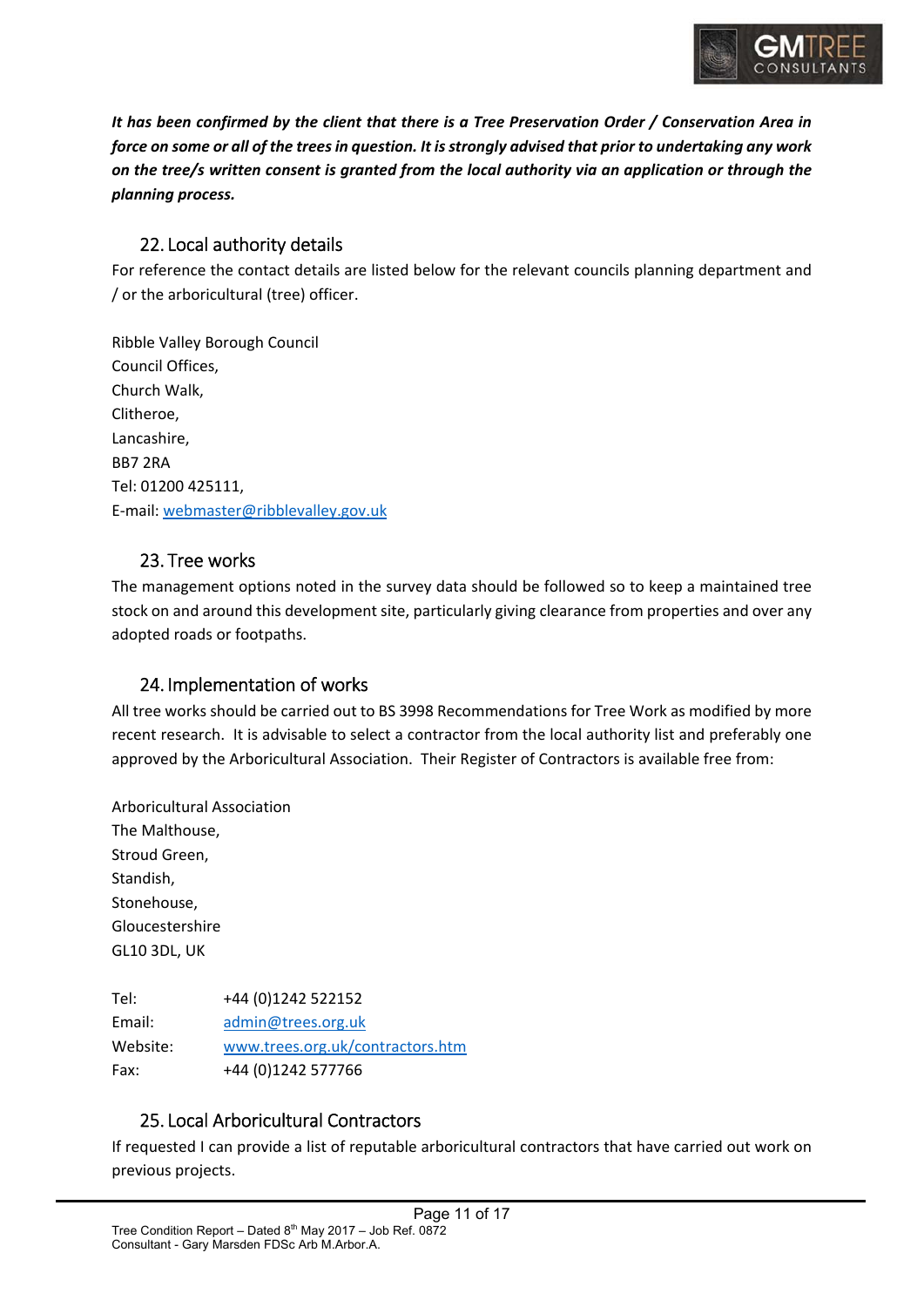

#### 26. Safety

Tree works can be a hazardous profession, so it is important that all operatives have the necessary and relevant training, health and safety policy and valid forms of insurance.

#### 27. Statutory wildlife obligations

The Wildlife and Countryside Act 1981 as amended by the Countryside and Rights of Way Act 2000, provide statutory protection to birds, bats and other species that inhabit trees. All tree work operations are covered by these provisions and advice from an ecologist must be obtained before undertaking any works that might constitute an offence.

#### 28. Future considerations

Any remaining trees should be inspected on a regular basis by a qualified arboricultural consultant and should not exceed a 5 year interval.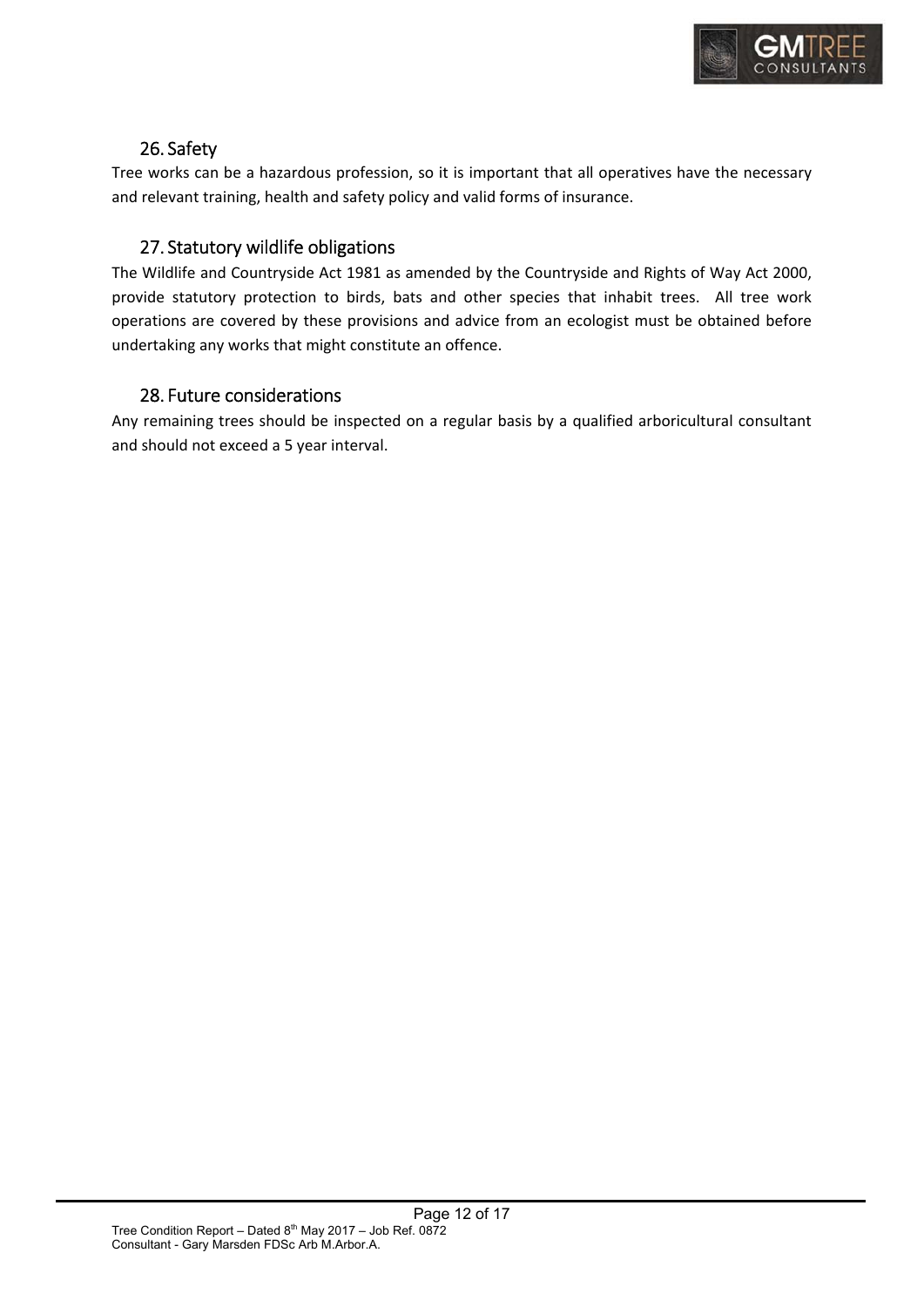

## APPENDIX 'A' Brief details of qualifications and experience of Gary Marsden

#### Qualifications:

- National Certificate in Arboriculture
- Foundation Degree In Science ‐ Arboriculture
- BTEC Higher National Diploma in Arboriculture
- Certified Expert Witness by Cardiff Law School / Bond Solon
- LANTRA Professional Tree Inspection Award

#### Practical experience:

After qualifying at NC level in arboriculture I gained full time employment with Blackburn with Darwen Borough Council as an Arborist / Climber (September 1998) where I gained a wide range of practical Arboricultural experience ranging from pruning, dismantling and planting.

In January 2004 I was promoted to Team Leader Arborist were I developed my skills in Arboriculture, leadership, organisation and prioritising workloads.

In August 2005 I was promoted to 'Arboricultural Officer' this job involves: Health and Safety of all Arboricultural aspects Inspection and scheduling of tree complaints Tree surveys and report writing Staff management

In July 2008 I set up my own tree consultancy company – GM Tree Consultants – which I am constantly developing and evolving.

#### Continuing professional development:

As a conscious effort to stay in touch with the progression in modern techniques and practices in the arboricultural industry, I attend seminars, receive regular arboricultural literature and maintain membership of professional bodies, examples of which are listed below:

- Arboricultural Association Professional Member since November 2006
- Professional Member of the Consulting Arborist Society since May 2009
- Quantified Tree Risk Assessment licensed user since October 2008
- Attendance of Arboricultural Association annual conferences
- Attendance of specialist short courses in relation to specific fields in arboriculture including: Tree Preservation Orders, Subsidence and mortgage reports, Planning legislation and Tree inspection methods and skills.
- Accredited as an Expert Witness by Cardiff University Law School / Bond Solon since December 2011

A detailed breakdown of qualifications and continued professional development training is available; please contact me directly for this information if requested.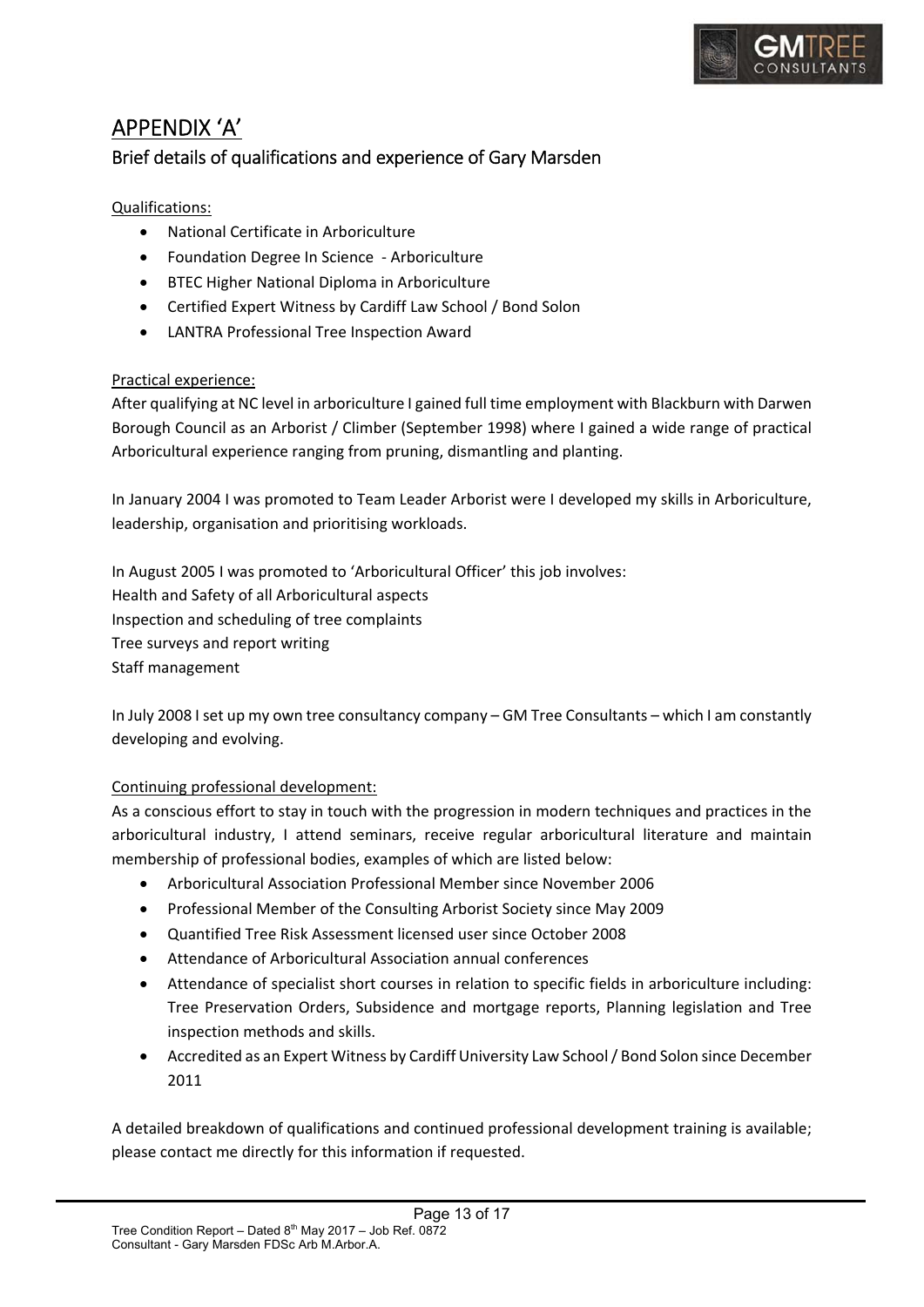

## APPENDIX 'B'

Site Location aerial photo taken from Google Maps showing site location

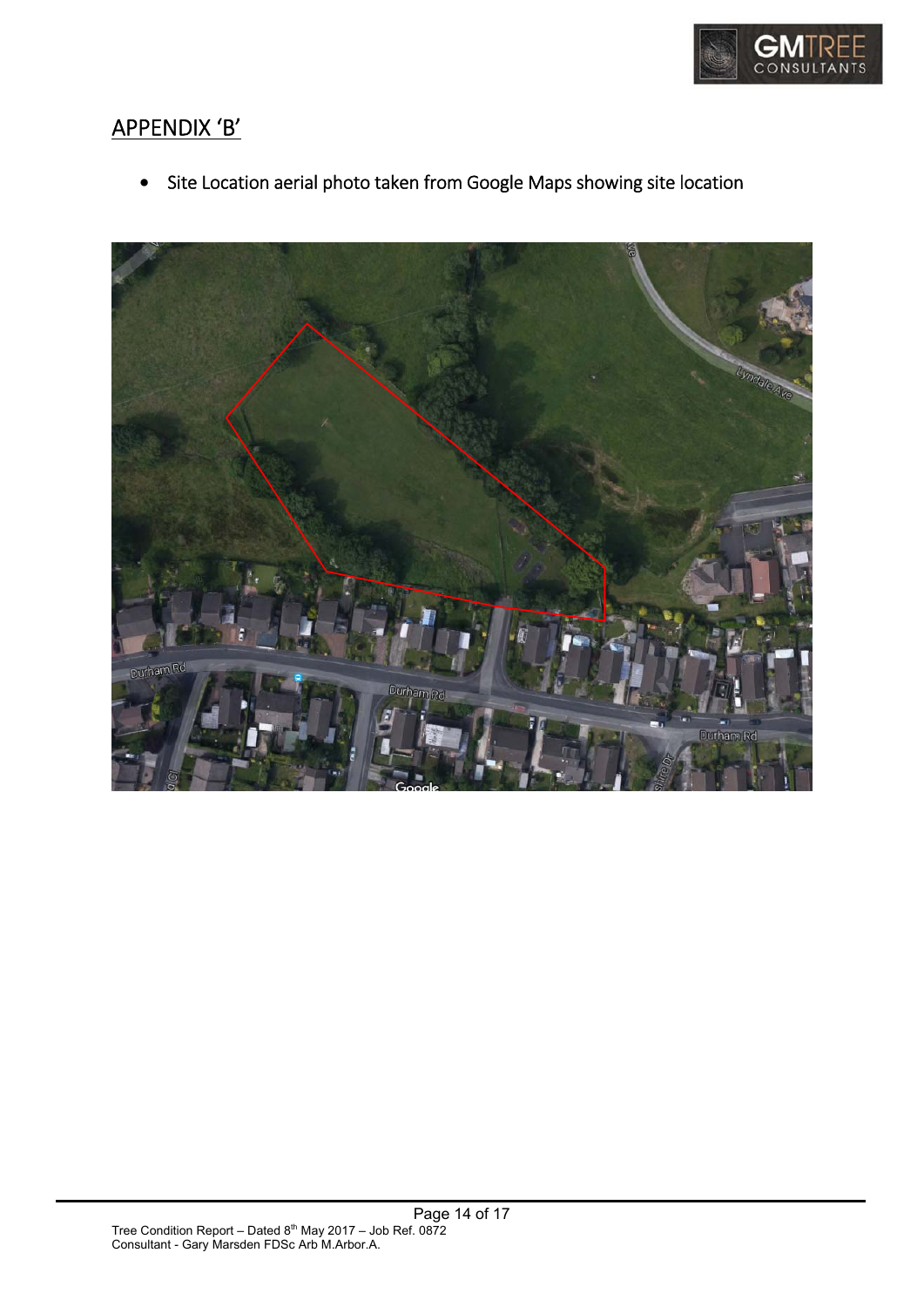

## APPENDIX 'C'

Inserted tree schedule and map showing all surveyed trees with comments and recommendations as appropriate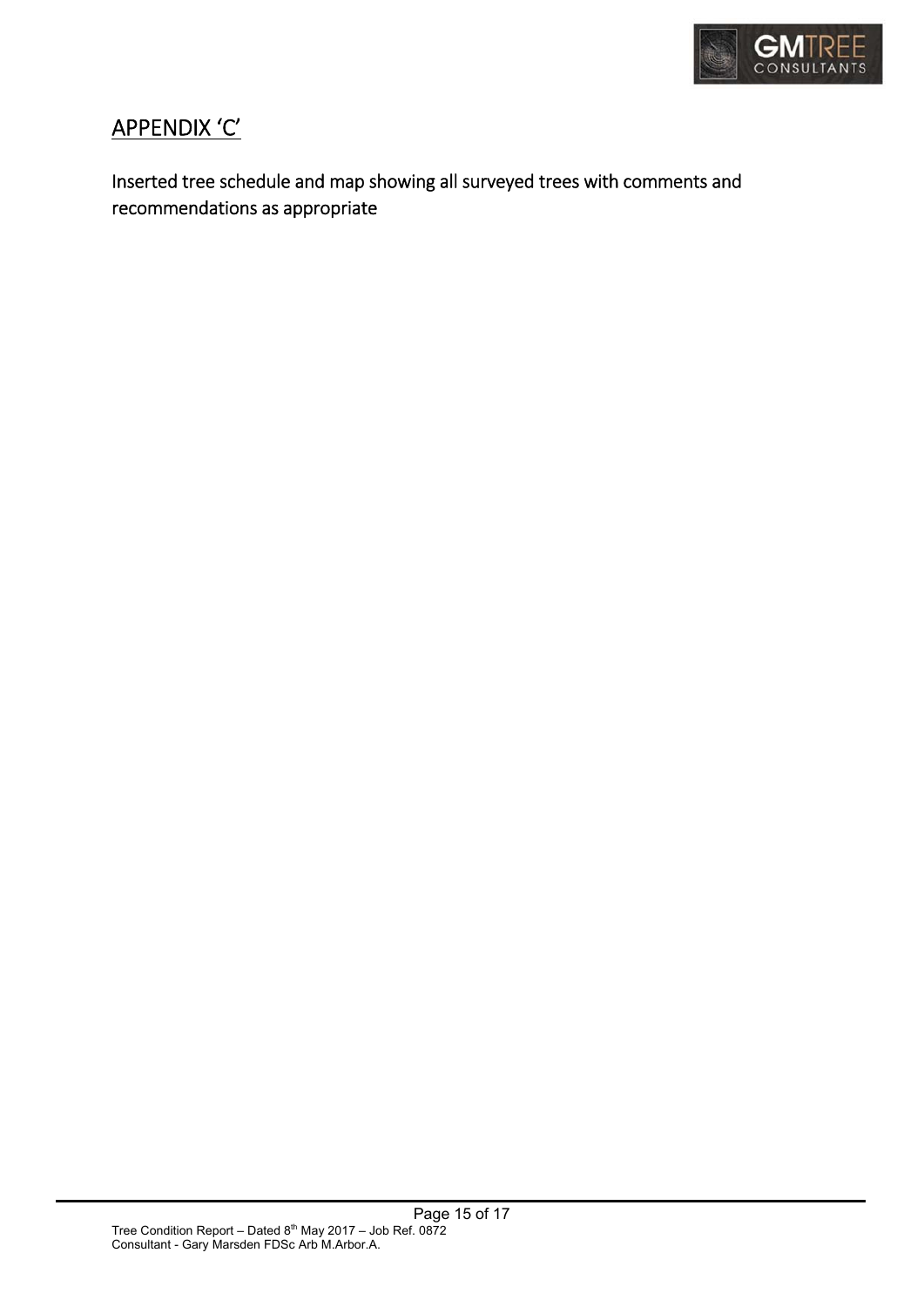

## APPENDIX 'D'

## Correspondence with local arboricultural / planning officer

Alex Shutt the councils Arb Officer is aware of this survey being undertaken